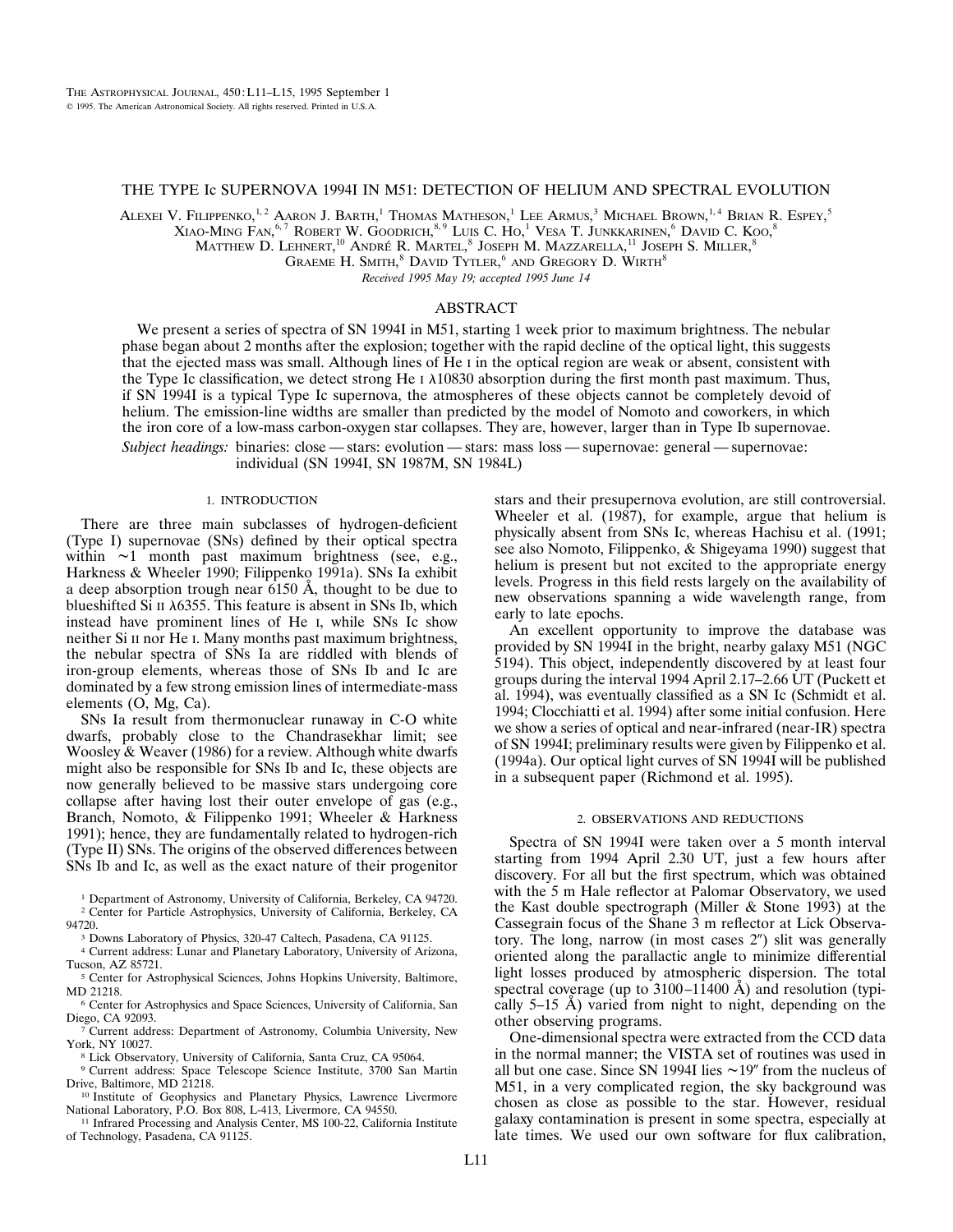

FIG. 1.—Montage of spectra of SN 1994I. The ordinate units are magnitudes. UT dates are indicated; V maximum was on April 9. The May 13 spectrum is an average of data obtained on May 12 and 13. Telluric absorption lines were removed, but the spectra were not dereddened. In some spectra residual CCD fringing redward of  $\sim$ 7400 Å is visible. The late-time spectra are significantly contaminated by gas and early-type stars in the host galaxy; note the blue continuum, as well as the Balmer absorption and emission lines. Blueshifted He  $I$   $\lambda$ 10830 is prominent at early times, and the transition to the nebular phase is rapid.

wavelength calibration, and removal of telluric features; see Filippenko, Matheson, & Ho (1993).

Of particular importance is the spectral region beyond 9000 Å, since we were hoping to detect or set limits on the He I  $\lambda$ 10830 line. A dichroic beam splitter was used to transmit light having  $\lambda \gtrsim 5400$  Å to the red camera, although the transmission is nonzero down to  $\sim$ 5200 Å. (On April 6 the dichroic transmitted  $\lambda \gtrsim 4500$  Å, and on May 12 and 13 only the blue camera was used.) Thus, in general the spectra have no second-order contamination up to 10400 Å, are somewhat less reliable in the range  $10400 - 10800$  Å, and have been truncated beyond 10800 Å. The June 3 and July 14 spectra were obtained with an OG550 order-blocking filter, making second-order light absent shortward of 10800 Å.

#### 3. RESULTS

A montage showing most of our spectra is illustrated in Figure 1, along with the corresponding UT dates. For reference, visual maximum (12.9 mag) was on 1994 April 9 ( $t \equiv 0$ ; Yokoo et al. 1994; Richmond et al. 1995). The spectra have not been corrected for interstellar extinction, which is likely to be  $A_V \approx 1.4$  mag; see Iwamoto et al. (1994;  $A_V$  determined from an overall fit to the light curve), Baron et al. (1995; spectral fits), and Ho & Filippenko (1995; measurements of Na I D absorption, most of which is in the host galaxy M51). The redshift  $(cz \approx 500 \text{ km s}^{-1})$ , as measured from the narrow Hα (or in some cases Hβ) emission line produced by superposed H II regions, has been removed.

The first spectrum (April 2) reveals an essentially flat continuum with a few very broad, low-amplitude undulations. Over the next few nights the spectrum evolves rapidly (see also Sasaki et al. 1994), with Ca  $II + K$  and Ca II near-IR triplet absorption being the strongest features. The blueshift of the Ca II near-IR absorption minimum quickly decreases, presumably because we see progressively deeper layers of homologously expanding gas. The Ca II and other absorption lines gradually grow stronger as the continuum reddens; specifically, the blends of Fe II lines around 4200 and 4700 Å soon become prominent, as does O I  $\lambda$ 7774. Nebular emission lines, especially [O I]  $\lambda\lambda$ 6300, 6364 and [Ca II]  $\lambda\lambda$ 7291, 7324, are strong in the late-time spectra.

We agree with Sasaki et al. (1994) and Wheeler et al. (1994), who classified SN 1994I as Type Ic. H $\alpha$  is weak or absent, although there is a local maximum at  $\sim 6560$  Å consistent with that seen in some other SNs Ic (Filippenko 1992). The dip at  $\sim$  6200 Å might be Si II  $\lambda$ 6355, but this feature is much more subtle than in classical SNs Ia. Finally, He I lines are not obvious in the optical region.12

There may be evidence for *weak* He I  $\lambda$ 5876 absorption. A shallow minimum is visible (Fig. 1) at  $\sim$  5560 Å on April 4 and 18, and to a lesser extent on April 6 and 20, possibly corresponding to He I  $\lambda$ 5876 at  $v = -16,600$  km s<sup>-1</sup>. Detailed comparisons of spectra by A. Clocchiatti (1995, private communication) support this interpretation for SN 1994I as well as for the Type Ic SN 1987M (Filippenko, Porter, & Sargent 1990). Alternatively, one can argue that the line at  $\sim$  5680 Å is contaminated by He I, being stronger in SN 1994I than in SN 1987M. This can be seen in Figure 2; the top panel compares SN 1994I (1994 April 15;  $t = 6$  days) with SN 1987M (1987 September 28;  $t \approx 7$  days; Filippenko et al. 1990) and SN Ib 1984L (1984 September 3;  $t \approx 2$  days; Harkness et al. 1987), while the bottom panel compares SN 1994I (1994 May 4;  $t = 25$  days) with SN 1987M (1987 October 20;  $t \approx 29$  days) and SN 1984L (1984 September 23;  $t \approx 22$  days). Of course, Na I D might simply be stronger in SN 1994I than in SN 1987M at all times, in which case no contribution from He I  $\lambda$ 5876 is necessary in the 5680 Å feature.

*Direct* evidence for the physical presence of helium in SN 1994I is provided by the prominent He  $I \lambda$ 10830 absorption, as shown in Figures 1 and 2. This line is expected to be the strongest He I transition over the observed wavelength range (Swartz et al. 1993b); indeed, it should be sensitive to very small amounts of helium (Wheeler, Swartz, & Harkness 1993; Baron et al. 1995). The observed feature cannot be an artifact produced by second-order contamination (§ 2) because its minimum is at ~10250 Å ( $v \approx -16,500$  km s<sup>-1</sup>) and the blue wing clearly extends all the way to  $\sim$ 9800 Å ( $v \approx -29,900$  km  $s^{-1}$ ). Besides He I, the most plausible identification is Mg II  $\lambda$ 10930, which is strong in some synthetic spectra of SNs Ia (Baron & Nugent 1995, private communication). However, this line does not appear in the He star models of Swartz et al.

<sup>12</sup> The spectrum of April 15.69 in Sasaki et al. (1994) contains a very strong absorption line at 4800 Å which they attribute to He I  $\lambda$ 4471 (but they probably meant He  $\scriptstyle\rm I$   $\lambda 5015$ ). Comparison with Fig. 1 suggests that it is an artifact.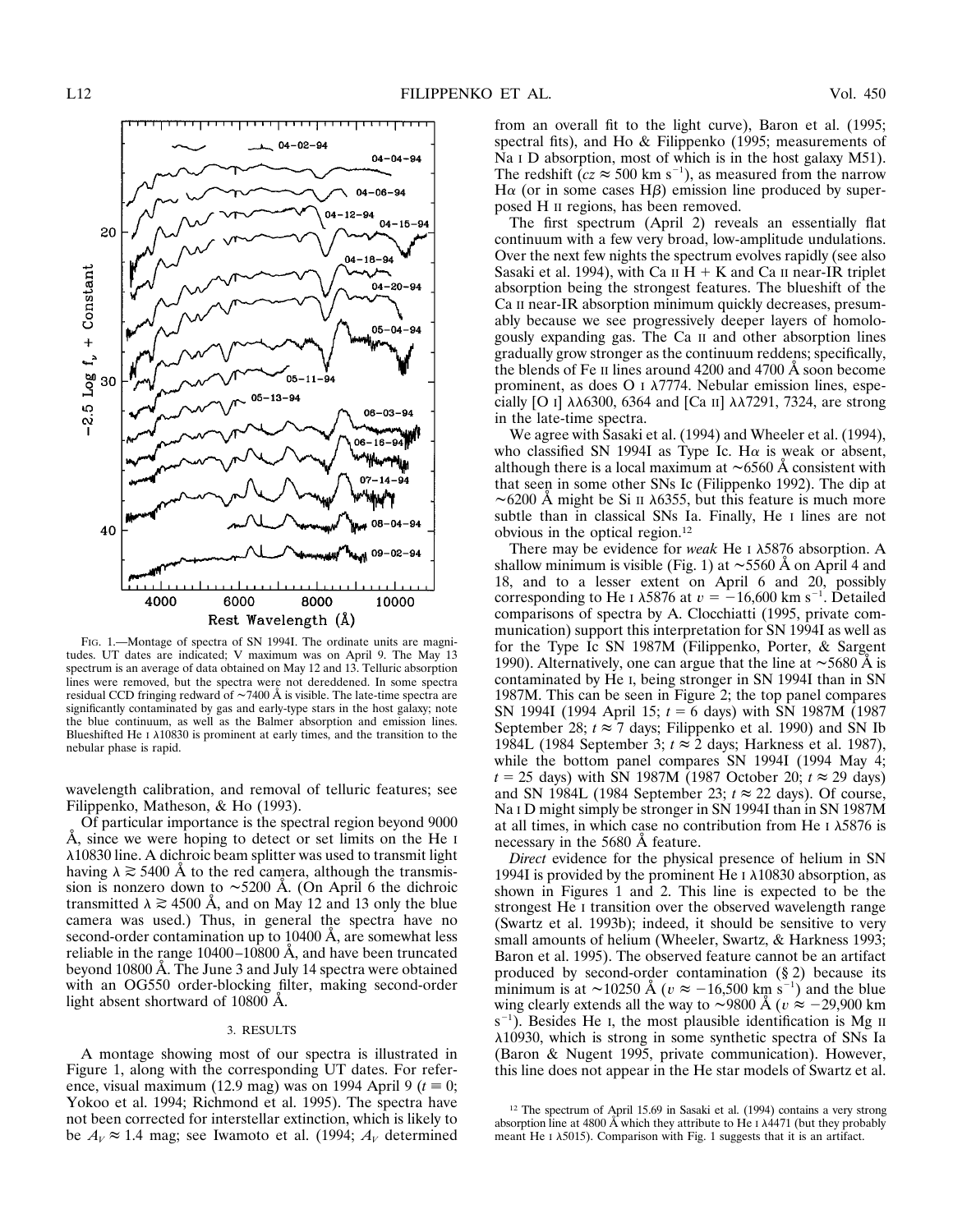

FIG. 2.-Spectra of SNs Ib and Ic obtained 0-1 week (*top*) and 3-4 weeks (*bottom*) past maximum *V* brightness, compared with those of SN 1994I. He I <sup>l</sup>5876 is absent in SN Ic 1987M, strong in SN Ib 1984L, and possibly present (but weak, and contaminated by Na I D) in SN 1994I. Based on the optical region alone, the classification of SN 1994I is clearly Ic, but the strong He I  $\lambda$ 10830 line reveals the presence of helium. SN 1994I appears redder than the other two SNs, largely because of its high extinction ( $A_V \approx 1.4$  mag).

(1993b), and the observed absorption minimum would correspond to an unusually high velocity of  $-19,200$  km s<sup>-1</sup>. If, on the other hand, the feature is identified with He I, then its velocity  $(-16,500 \text{ km s}^{-1})$  is in excellent agreement with that of the possible He I  $\lambda$ 5876 line at 5560 Å ( $v \approx -16,600$  km  $s^{-1}$ ), as pointed out by Clocchiatti (1995, private communication). Hence, we feel that the identification of He  $\scriptstyle I$   $\lambda$ 10830 in SN 1994I is secure.

The He I  $\lambda$ 10830 absorption line in SN 1994I appears on April 15, 16 (not shown in Fig. 1), and 20 and May 4; the extreme blue wing might also be present in the spectrum of April 18. A corresponding P Cygni emission component seems weak or absent, but note that it might have been artificially suppressed; the  $10400 - 10800$  Å region was susceptible to second-order contamination, and the derived flux of SN 1994I would therefore be too low if calibrated against a bluer standard star. The absorption line is much weaker, but probably still present, in the June 3 and 16 spectra.

This represents the first undeniable detection of He I in a SN Ic, although no other SNs Ic have been observed at  $\lambda \gtrsim 10000$  Å. Wheeler et al. (1994) show strong He I  $\lambda$ 10830 absorption in a near-IR spectrum of SN 1990W, which was originally classified as Type Ic, but they argue that weak He I absorption is visible in optical spectra and that the object's light curve is more consistent with those of SNs Ib; hence, SN 1990W might actually be a relatively helium-poor SN Ib. Several other SNs Ic may exhibit He I  $\lambda$ 5876 (e.g., SN 1988L) [Filippenko 1988]; SN 1990U [Gómez & López 1994]), but significant uncertainties in the strength of Na I D absorption and in the phase at the time of observation complicate the interpretation (Filippenko 1991b). Although much more work is needed in this area, there may be a wide range of He I strengths; if so, classical SNs Ib and Ic are just the extrema of the distribution. Additional near-IR spectra are needed to



FIG. 3.—Comparison of the spectra of the Type Ic SNs 1994I and 1987M in the nebular phase. The spectrum of SN 1994I at  $t = 2.0$  months past *V* maximum is the average of data obtained on June 3 and 16. To emphasize the emission lines, the bright stellar continuum has been partially removed from the spectrum of SN 1994I at  $t = 4.7$  months. The spectra have been scaled so that the strength of Ca II is similar in all cases. Note the differences in line width and the [O  $I$ ]/[Ca II] intensity ratio. The Ca II line in SN 1987M is probably contaminated by [C  $I$ ]  $\lambda$ 8727 emission.

determine whether any SNs Ic show *no* evidence of He I  $\lambda$ 10830 absorption.

SN 1994I made a rapid transition to the nebular phase; prominent [O I]  $\lambda\lambda$ 6300, 6364 and [Ca II]  $\lambda\lambda$ 7291, 7324 are visible in the spectrum of June 3 (Fig. 1), less than 2 months past maximum brightness. This is very similar to the behavior of Type Ic SN 1987M (Filippenko et al. 1990), and it suggests that the mass of the ejecta is small. The optical light curves support this conjecture; in both cases (SN 1987M [Filippenko et al. 1990]; SN 1994I [Richmond et al. 1995]) they fall more rapidly than those of SNs Ia (e.g., Doggett & Branch 1985) and SNs Ib (e.g., Schlegel & Kirshner 1989).

A detailed comparison of the late-time spectra of SNs 1987M and 1994I is given in Figure 3 for three phases. Note that the [O I]/[Ca II] intensity ratio is larger in SN 1994I than in SN 1987M at all times, suggesting a difference in their oxygen content relative to calcium (rather than a difference in ionization state).13 At each phase, the [Ca II] line is considerably broader in SN 1994I than in SN 1987M; for example, at  $t \approx 4.6$  months, the FWHM is 9200 km s<sup>-1</sup> for SN 1994I, compared with only 6200 km  $s^{-1}$  for SN 1987M. Perhaps SN 1994I had a higher explosion energy and/or a smaller ejected mass than did SN 1987M. The [O I] profile in SN 1994I, on the other hand, is only slightly broader than in SN 1987M: at  $t \approx 4.6$  months, we measure FWHM = 7700 and 7500 km s<sup>-1</sup>, respectively. The Ca II near-IR profile of SN 1994I appears narrower than that of SN 1987M at  $t \approx 3.1$  and 4.6 months, but this may be due to the presence of blended [C I]  $\lambda$ 8727 emission in the latter. Note that the widths of the [O I] and

<sup>13</sup> Curiously, at early times the O I/Ca II *absorption* ratio is *smaller* in SN 1994I than in SN 1987M (Fig. 2, *top*). This may, however, reflect differences in the ''primordial'' calcium content, since the early photospheric Ca II absorption should not be dominated by freshly synthesized atoms.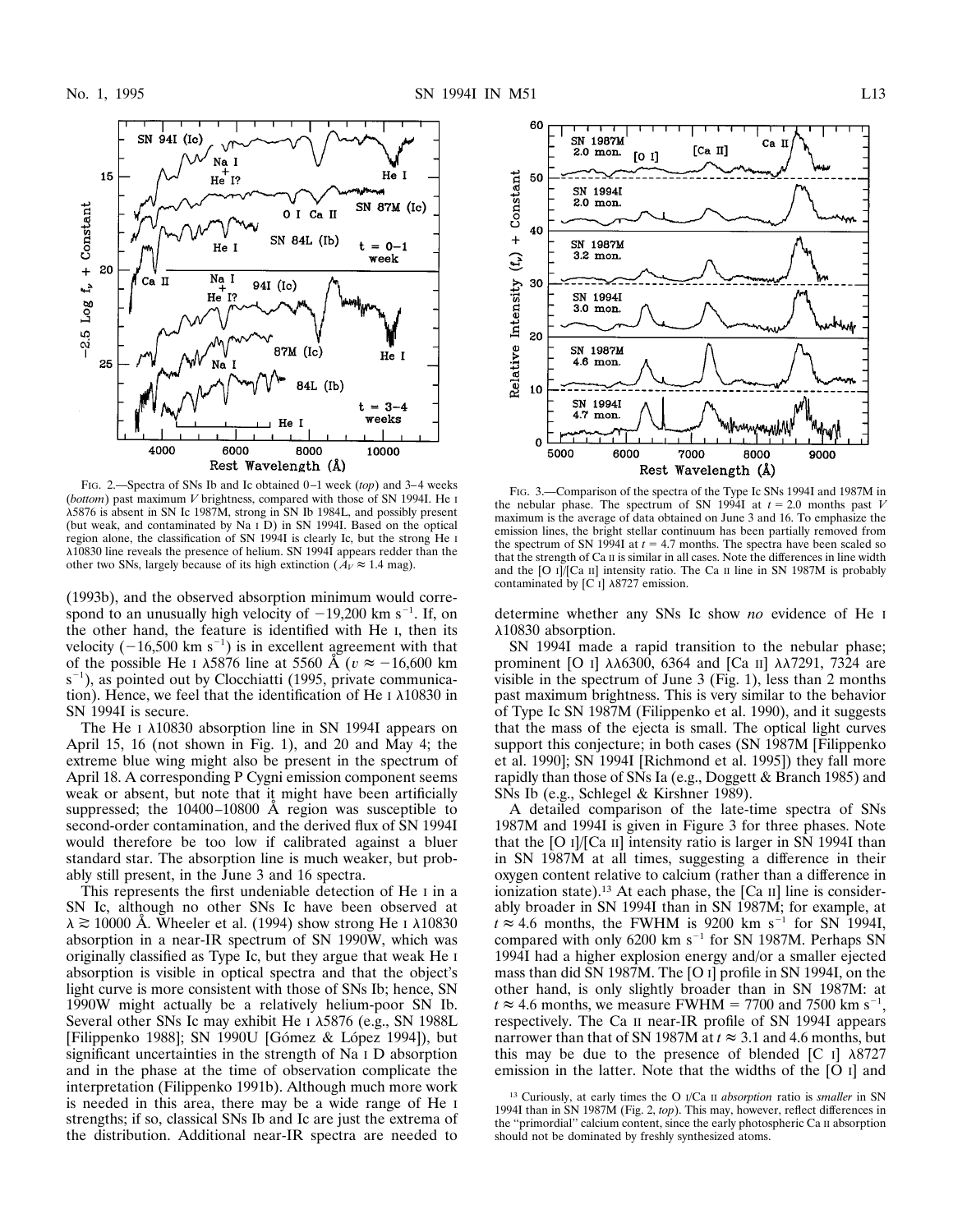[Ca II] lines in late-time spectra of SNs Ib (FWHM =  $4500 \pm$ 500 km s<sup>-1</sup>; Schlegel & Kirshner 1989) are significantly smaller than those in the Type Ic SN 1987M and SN 1994I.

## 4. DISCUSSION

The general consensus is that the progenitors of SNs Ib and Ic are massive stars undergoing core collapse after having shed their outer envelope of gas (e.g., Filippenko et al. 1990 and references therein). A direct link between SNs II and SNs Ib/Ic was provided by SN 1987K (Filippenko 1988) and SN 1993J (Filippenko et al. 1993; Swartz et al. 1993a; Filippenko, Matheson, & Barth 1994b): at early times these two objects displayed prominent hydrogen lines, but  $\sim$  6 months later their spectra were nearly indistinguishable from those of SNs Ib/Ic.

There is, however, a diversity of specific models for corecollapse SNs Ib/Ic. One possibility is that the progenitors are very massive stars that lost their entire H (SNs Ib) or H plus He (SNs Ic) layers primarily through winds, as in the case of Wolf-Rayet stars (e.g., Woosley, Langer, & Weaver 1993; Swartz et al. 1993b and references therein). Alternatively, the mass loss could have occurred primarily as a result of transfer to a bound companion (Nomoto et al. 1994). Hybrid models are also plausible, with the H being largely transferred to a companion star and the He being depleted by efficient massdependent mass loss (Woosley, Langer, & Weaver 1995); the classification of the resulting SN (Ib or Ic) depends on the amount of remaining He. Hachisu et al. (1991) suggested that the He envelope might be present even in SNs Ic, but this is now considered unlikely, since strong He I lines should then be visible (Swartz et al. 1993b).

Two different groups have successfully modeled the observed light curve of SN 1994I in an attempt to determine the nature of the progenitor. Nomoto et al. (1994; see also Iwamoto et al. 1994) suggest that the object was a  $2.2 M_{\odot}$  C-O core formed as a consequence of two stages of mass transfer in a binary system; during the second stage, He was lost to the close companion (most likely an O-Ne-Mg white dwarf). The Fe core of the C-O star collapsed, and the ejecta are less massive than those of a completely disrupted Chandrasekharmass white dwarf; thus, the light curve declined more rapidly than those of SNs Ia. Woosley et al. (1995), on the other hand, invoke only the first stage of mass transfer, during which the H envelope is lost to the companion. Depending on the initial mass of the star, the resulting He star has a mass in the range  $4-20$   $M_{\odot}$ , but subsequent mass loss through winds is very efficient and makes the final mass of the C-O star converge to the narrow range 2.26–3.55  $M_{\odot}$  in all cases.

The two groups predict rather different amounts of He in the progenitor stars immediately prior to the explosion. In the 2.2  $M_{\odot}$  model of Nomoto et al. (1994), the C + O envelope has a mass of  $0.14 M_{\odot}$  and a helium mass fraction of 0.09; thus, the total He mass is only  $\sim 0.01 M_{\odot}$ , although somewhat more He would remain if the second stage of mass transfer were

incomplete. The progenitors modeled by Woosley et al. (1995), by contrast, typically have  $0.1-0.3$   $M_{\odot}$  of He in the envelope. Thus, our data can provide a direct test of these predictions, which differ by roughly an order of magnitude.

Unfortunately, without doing a thorough analysis we are unable to estimate the He mass implied by the He I  $\lambda$ 10830 line. To get any He absorption at all, enormous departures from local thermodynamic equilibrium (LTE) are necessary (Harkness et al. 1987; Lucy 1991; Swartz et al. 1993b). The upper levels of He are populated by collisional excitations with primary (or secondary) nonthermal electrons, which come from atoms that have interacted with the  $\gamma$ -rays produced by radioactive decay of 56Ni and 56Co. Baron et al. (1995) did not find any direct evidence for He (upper limit of  $\sim 0.1 M_{\odot}$ ) in a preliminary non-LTE analysis of *optical* spectra of SN 1994I. A more complete treatment which includes the He  $I \lambda 10830$  line is in progress.

Nomoto et al. (1994) make a specific prediction about the late-time spectrum of SN 1994I: emission lines of Ca should exhibit velocities of up to  $\sim$ 10,000 km s<sup>-1</sup>, and the O lines would be even broader, since O is concentrated in the outermost gas layers (Iwamoto et al. 1994). However, this is not the case (Fig. 3 and § 3); although it consists of the more closely spaced doublet, the [Ca II] line is *broader* than [O I], and the most rapidly moving gas (as measured by the half-width near zero intensity) is less than 7000 km  $s^{-1}$  for [O I]. In SN 1987M, on the other hand, [O I] might be slightly broader than [Ca II], but the highest observed velocities are still substantially below the predicted values.

In § 3 we suggested that SN 1994I has a higher O content relative to Ca than does SN 1987M. If interpreted in the context of the Nomoto et al. (1994) scenario, this might imply that the progenitor of SN 1994I was somewhat more massive than that of SN 1987M. Specifically, the 1.8  $M_{\odot}$  model of Iwamoto et al. (1994) produces an O/Ca mass ratio of 44, while the 2.1  $M_{\odot}$  model produces a ratio nearly 4 times larger. It remains to be seen whether other predictions of these models can be reconciled with the observations.

Detailed analysis of the spectra of SN 1994I, together with additional theoretical calculations, should lead to a better understanding of the progenitors and explosion mechanisms of SNs Ic. A comparison between the predicted and observed masses of helium will be the most important initial step, but the light curves and expansion velocities also provide valuable constraints on the models.

This work was supported by grants from NSF, most recently AST-9417213; from NASA, especially GO-2563.01-87A from STScI (operated by AURA, Inc., under NASA contract NAS5-26555); and from the DOE (contract W-7405-ENG-48). We thank the Lick staff for their assistance, and R. P. Harkness for the digital spectrum of SN 1984L (Fig. 2).

#### **REFERENCES**

- Baron, E., Hauschildt, P. H., Branch, D., Kirshner, R. P., & Filippenko, A. V. 1995, MNRAS, submitted Branch, D., Nomoto, K., & Filippenko, A. V. 1991, Comments Astrophys., 15,
- 221 Clocchiatti, A., Brotherton, M., Harkness, R. P., & Wheeler, J. C. 1994, IAU
- Circ. 5972 Doggett, J., & Branch, D. 1985, AJ, 90, 2303
- Filippenko, A. V. 1988, AJ, 96, 1941
- ———. 1991a, in Supernovae and Stellar Evolution, ed. A. Ray & T. Velusamy (Singapore: World Scientific), 34
- Filippenko, A. V., 1991b, in SN 1987A and Other Supernovae, ed. I. J.<br>Danziger & K. Kjär (Garching: ESO), 343<br>——. 1992, ApJ, 384, L37<br>Filippenko, A. V., Barth, A. J., Matheson, T., & Ho, L. C. 1994a, BAAS, 26,
- 1361
- Filippenko, A. V., Matheson, T., & Barth, A. J. 1994b, AJ, 108, 2220 Filippenko, A. V., Matheson, T., & Ho, L. C. 1993, ApJ, 415, L103 Filippenko, A. V., Porter, A. C., & Sargent, W. L. W. 1990, AJ, 100, 1575
- 
- 
- Gómez, G., & López, R. 1994, AJ, 108, 195
- Hachisu, I., Matsuda, T., Nomoto, K., & Shigeyama, T. 1991, ApJ, 368, L27